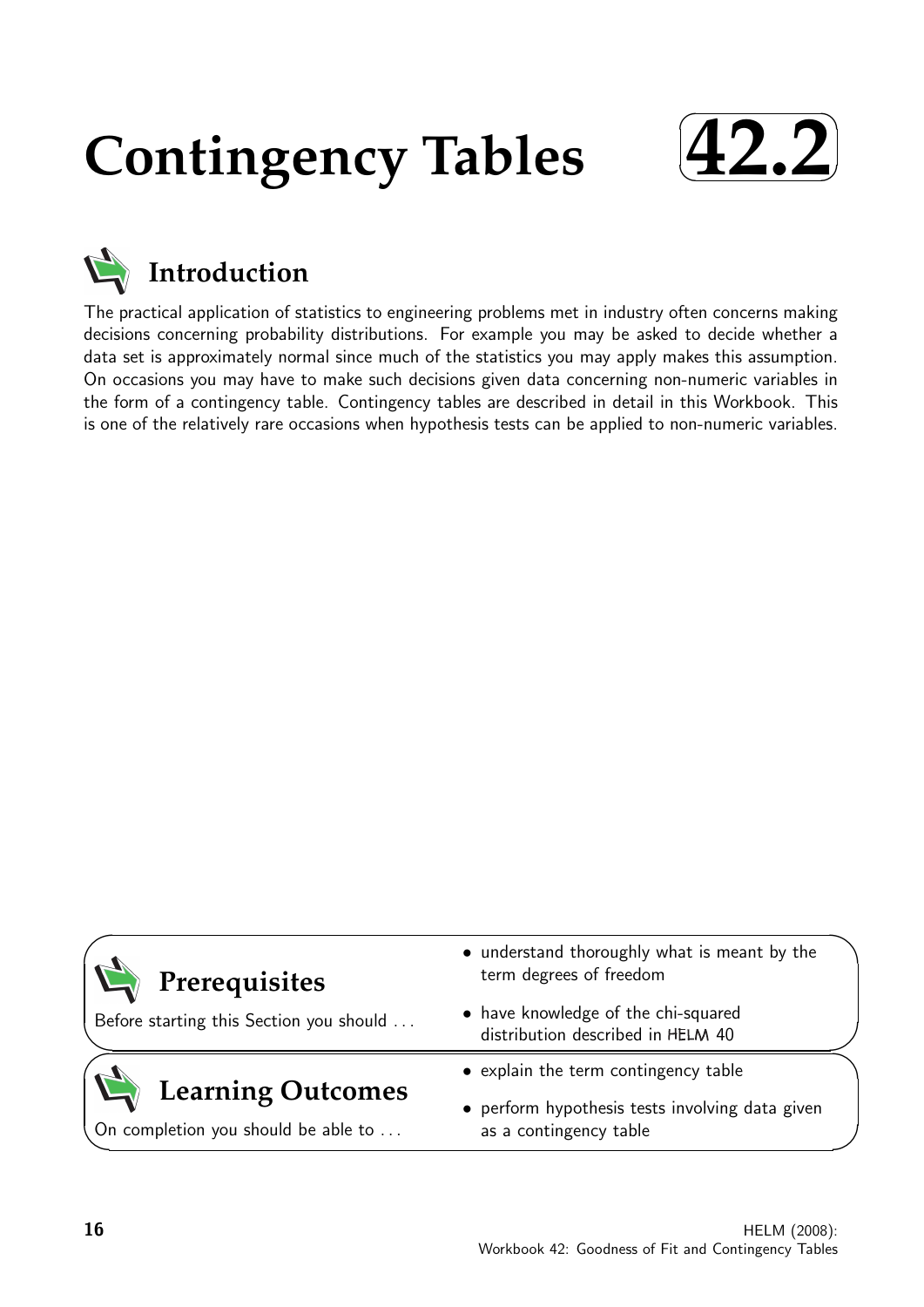

## **1. Contingency tables**

On occasions, it is possible that the members of a sample taken from a population can be classified by two different methods. Examples of this are:

- (a) articles produced by three machines running during two shifts on a production line;
- (b) the failure of electronic components and the position in which they are mounted in a machine;
- (c) the failure under compression testing of steel-alloy components and the rate of cooling applied during their production.

We can represent the information obtained by observation in such situations in a contingency table. By using the observed data to estimate expected data on the assumption that the classification methods are independent, we can use the chi-squared test to investigate the statistical independence (or otherwise) of the classification methods.

Consider the following contingency table with  $r$  rows and  $c$  columns. Such a table is referred to as an  $r \times c$  contingency table.

|                                                                 |                                                                                                                        |  |                   | 3 $\ldots$ $c$   Row Totals |
|-----------------------------------------------------------------|------------------------------------------------------------------------------------------------------------------------|--|-------------------|-----------------------------|
|                                                                 |                                                                                                                        |  |                   | $R_1$                       |
|                                                                 | $\begin{bmatrix} O_{11} & O_{12} & O_{13} & \dots & O_{1c} \\ O_{21} & O_{22} & O_{23} & \dots & O_{2c} \end{bmatrix}$ |  |                   | R <sub>2</sub>              |
|                                                                 | $O_{31}$ $O_{32}$ $O_{33}$ $O_{3c}$                                                                                    |  |                   | $R_3$                       |
|                                                                 | 生命生命 生命生命生命                                                                                                            |  |                   |                             |
| r                                                               | $O_{r1}$ $O_{r2}$ $O_{r3}$                                                                                             |  | $\ldots$ $O_{rc}$ |                             |
| Column Totals $\mid C_1 \cap C_2 \cap C_3 \cap \ldots \cap C_c$ |                                                                                                                        |  |                   |                             |

Note that  $N$  is the total of the row totals and is the same as the total of the column totals, that is,  $N$  is the number of members of the sample taken from a population.

On the basis of the observed data we can estimate the expected frequency, say  $E_{ii}$  corresponding to the observed frequency  $O_{ij}$ . This is done as follows.

The probability that a randomly chosen element of the sample appears in row class  $i$  and column class  $j$  is given by  $p_{ij}$  where

$$
p_{ij} = \frac{R_i}{N} \times \frac{C_j}{N}
$$

Hence the required expected frequency is given by  $E_{ij}$  which is defined in Key Point 2.

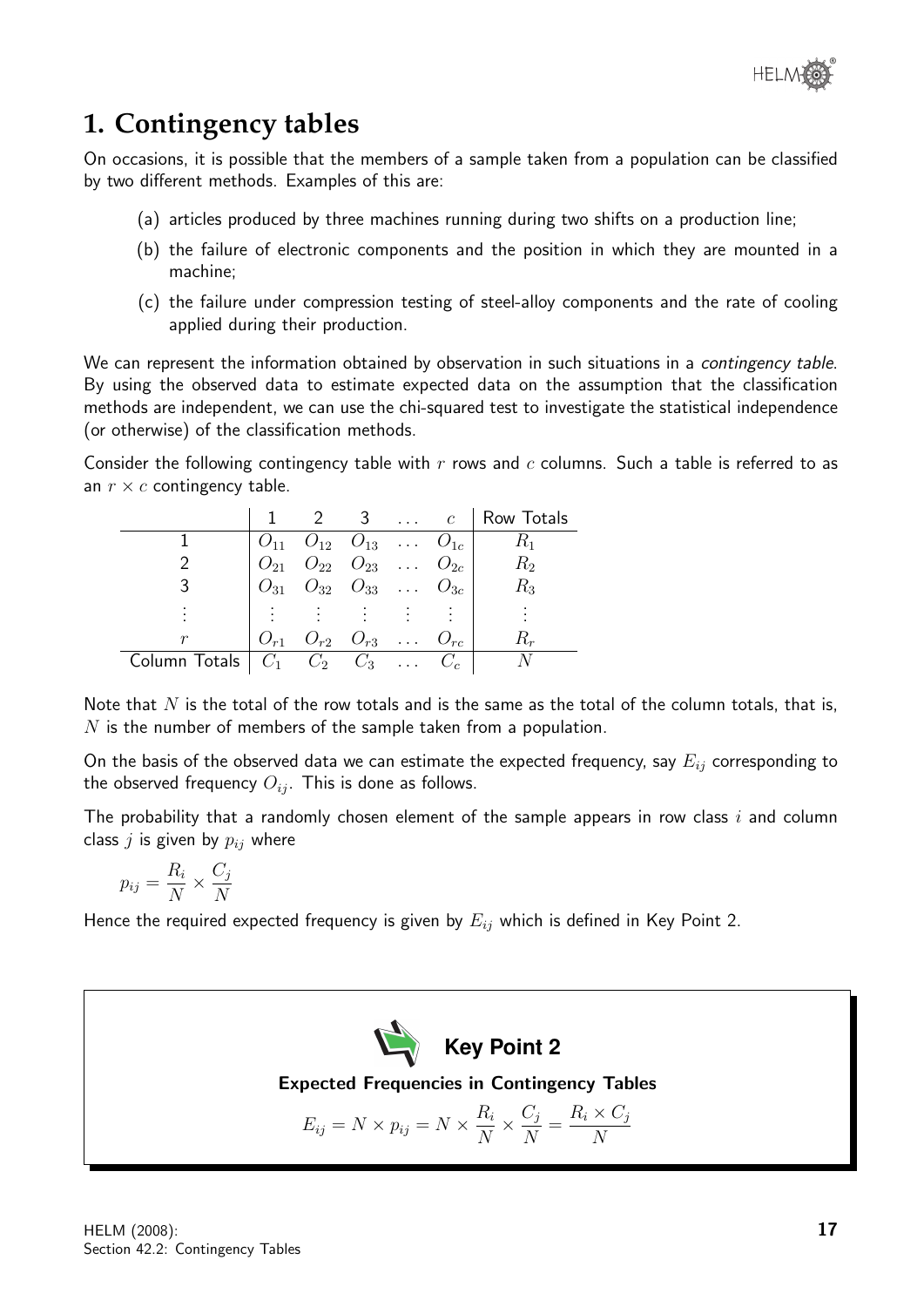Using this formula repeatedly, we can calculate the expected frequencies corresponding to the observed frequencies and hence calculate a test statistic  $W$  where

$$
W = \sum_{i=1}^{c} \sum_{j=1}^{r} \frac{(O_{ij} - E_{ij})^2}{E_{ij}}
$$

This formula tells you to calculate  $\frac{(O_{ij} - E_{ij})^2}{E_{ij}}$  $E_{ij}$ for every cell in the contingency table and sum them.

It can be shown that, provided  $N$  is large, and none of the expected frequencies are too small, say less than 3, then the quantity

$$
W = \sum_{i=1}^{c} \sum_{j=1}^{r} \frac{(O_{ij} - E_{ij})^2}{E_{ij}}
$$

follows approximately a chi-squared distribution with  $(r - 1) \times (c - 1)$  degrees of freedom when the null hypothesis is true. This number of degrees of freedom arises since each row has  $r-1$  independent entries and each column has  $c - 1$  independent entries.

#### **Notes**

The above statements are correct provided that we can calculate the expected frequencies without knowing the population parameters. If we have to estimate the population parameters, the number of degrees of freedom becomes  $(r-1)\times(c-1)-m$  where m is the number of population parameters estimated. In the examples given here we shall not need to estimate the population parameters.

To complete the test procedure we note that the null hypothesis assumes class independence. For example, referring back to Example 2 given at the start of this Section, the null hypothesis would assume that the failure of electronic components and the position in which they are mounted in a machine are independent.

Should the test statistic exceed the critical value of  $\chi^2$  read from Table 1 at (say) the 5% level of significance, we would reject the null hypothesis and conclude that a relationship of some kind exists between the classes.

It is worth noting that in some cases (such as the following Example 3) one classification is chosen deliberately but the other is random while in other cases, both classifications are random. The same test applies in both cases.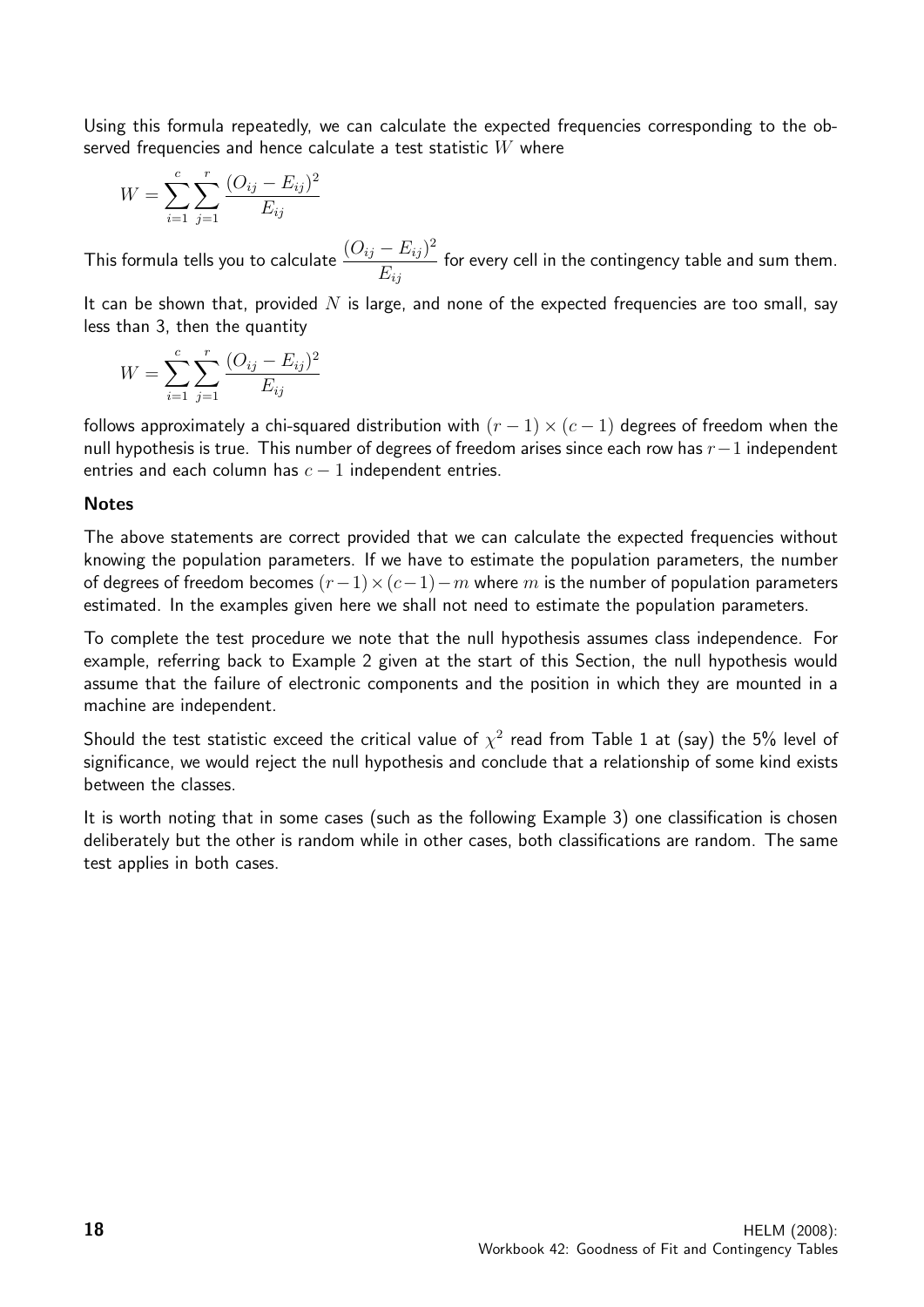



## **Example 3**

In an experiment to determine the most advantageous position in a machine to mount an electronic component which may be prone to failure due to excessive heat build-up, 300 machines are tested with 100 randomly chosen examples of the component in each of 3 positions. The results obtained were as follows.

| Position      |     |     |     | Row Totals |
|---------------|-----|-----|-----|------------|
| Failure       | 40  | 30  | 50  | 120        |
| Non-failure   | 60  | 70. | 50  | 180        |
| Column Totals | 100 | 100 | 100 | חר         |

Use a  $\chi^2$ -test at the 5% level of significance to determine whether component failure is related to mounting position.

#### Solution

The hypotheses are:

 $H_0$ : component failure is independent of position,

 $H_1$ : component failure is not independent of position

The expected frequencies are calculated are follows:

$$
E_{11} = \frac{120 \times 100}{300} = 40, \quad E_{12} = \frac{120 \times 100}{300} = 40, \quad E_{13} = \frac{120 \times 100}{300} = 40
$$

$$
E_{21} = \frac{180 \times 100}{300} = 60, \quad E_{22} = \frac{180 \times 100}{300} = 60, \quad E_{23} = \frac{180 \times 100}{300} = 60
$$

The test statistic is

$$
W = \sum_{i=1}^{3} \sum_{j=1}^{2} \frac{(O_{ij} - E_{ij})^2}{E_{ij}}
$$
  
= 
$$
\frac{(40 - 40)^2}{40} + \frac{(30 - 40)^2}{40} + \frac{(50 - 40)^2}{40} + \frac{(60 - 60)^2}{60} + \frac{(70 - 60)^2}{60} + \frac{(50 - 60)^2}{60}
$$
  
= 0 + 2.5 + 2.5 + 0 + 1.67 + 1.67 = 8.34

and the number of degrees of freedom is  $(r - 1) \times (c - 1) = (2 - 1) \times (3 - 1) = 2$  so that the critical value from tables is  $\chi^2_{0.05,2} = 5.99.$ 

Since  $5.99 < 8.34$  we reject the null hypothesis and so we should conclude that there is a relationship between component failure and mounting position. Position 2 seems to be the most favourable and position 3 the least.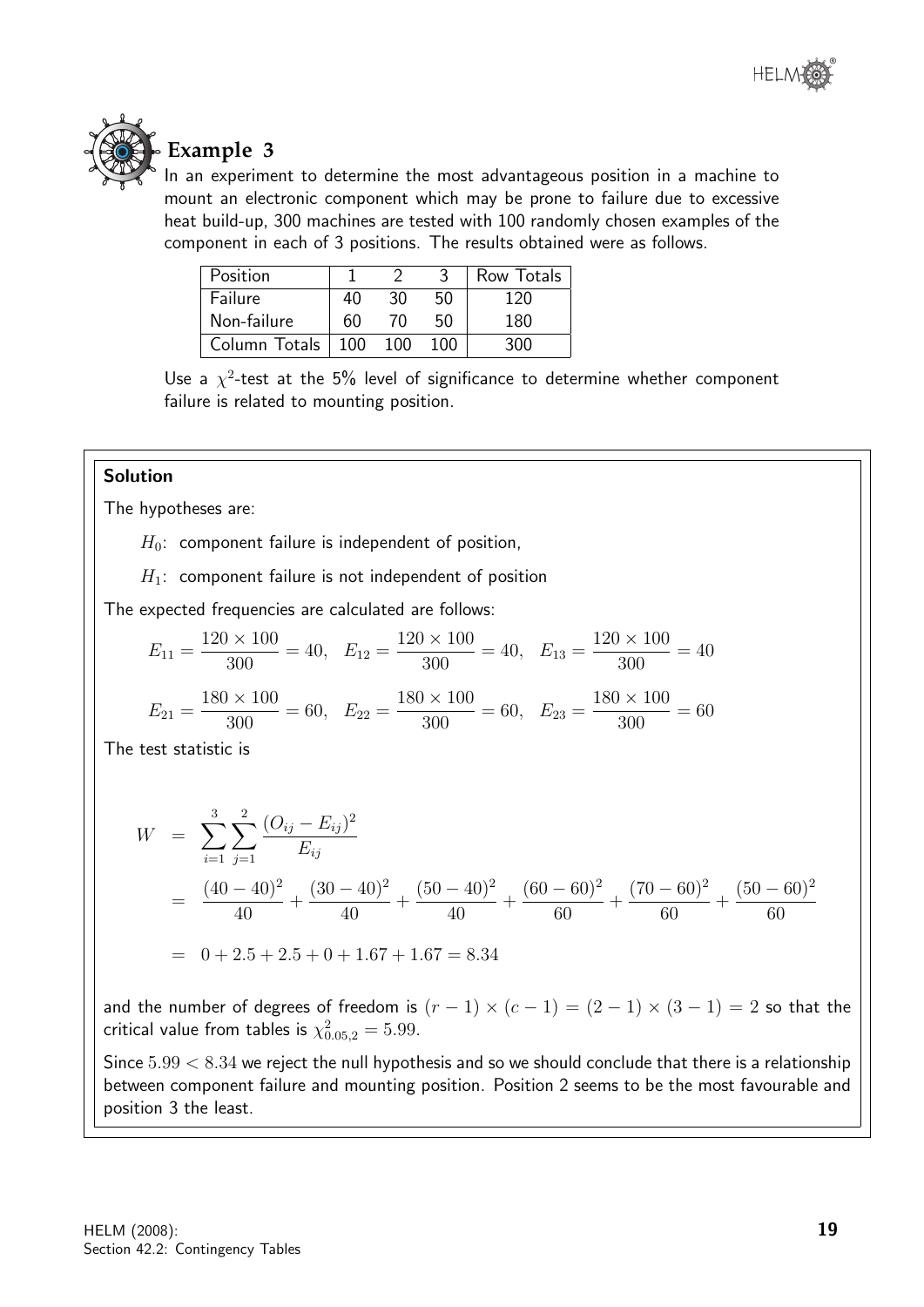

Washing machines are made on three production lines in a factory. A record is kept of faults reported, during the guarantee period, in machines produced by each of the three lines. The faults are classified into three types  $A$ ,  $B$  and  $C$ . The results are given in the table below.

|                 |     | Fault type |    |            |
|-----------------|-----|------------|----|------------|
| Production line |     |            |    | Row Totals |
|                 | 40  | 28         | 34 | 102        |
|                 | 27  | 39         | 32 | 98         |
|                 | 45  | 26         | 29 | 100        |
| Column Totals   | 112 |            |    | 300        |

Use a  $\chi^2$ -test at the 5% level of significance to determine whether fault type is related to the production line on which the machine was produced.

#### Your solution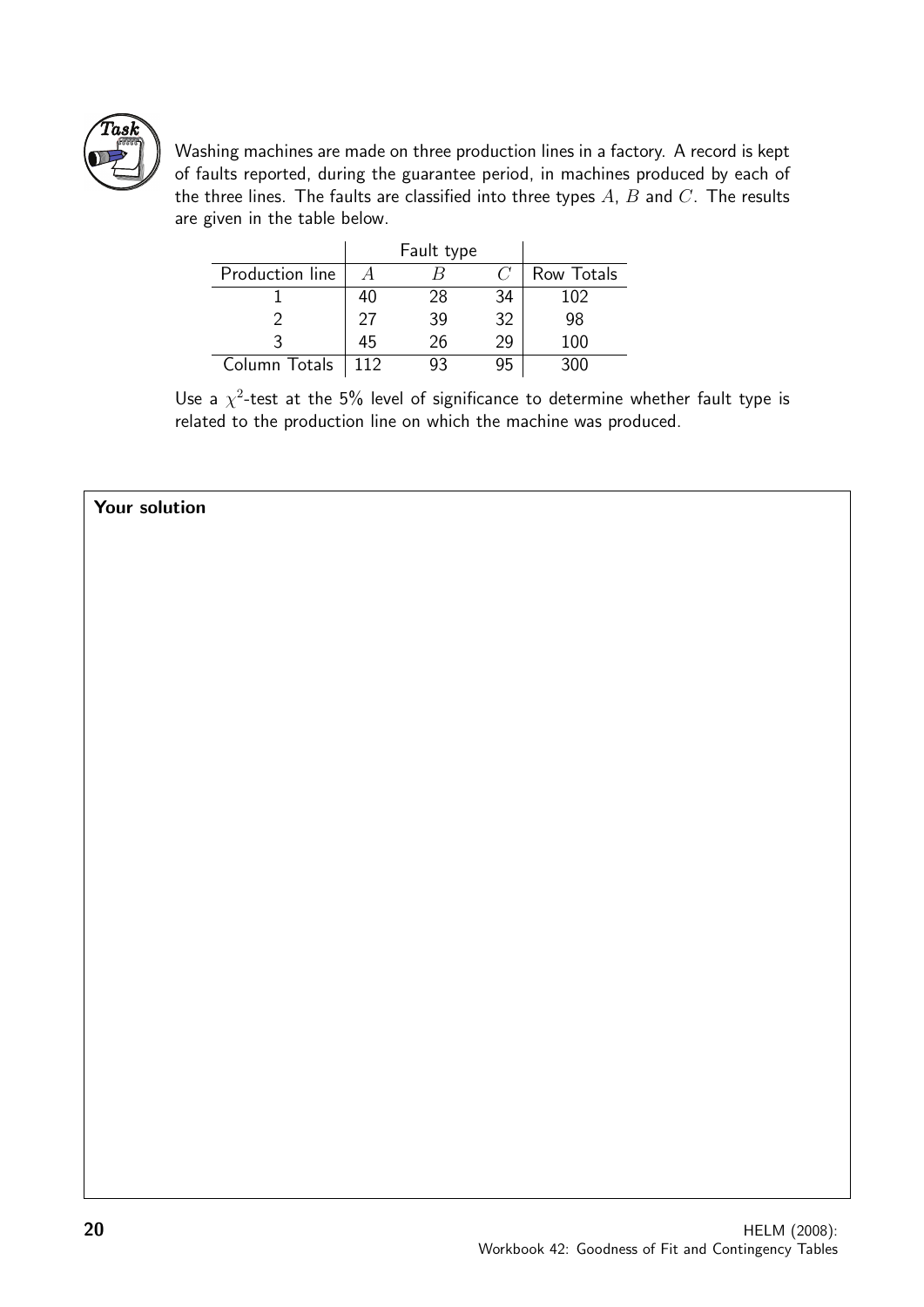

Answer The hypotheses are:

 $H_0$ : fault type is independent of production line,

 $H_1$ : fault type is not independent of production line

The expected frequencies are calculated are follows:

 $E_{11} =$  $102\times112$  $\frac{300}{300}$  = 38.08,  $E_{12}$  =  $102\times93$  $\frac{24880}{300} = 31.62$ ,  $E_{13} =$  $102\times95$ 300  $= 32.30$  $E_{21} =$  $98 \times 112$  $\frac{1}{300}$  = 36.59,  $E_{22}$  =  $98 \times 93$  $\frac{300}{300} = 30.38$ ,  $E_{23} =$  $98 \times 95$ 300  $= 31.03$ 

 $E_{31} =$  $100 \times 112$  $\frac{300}{300}$  = 37.30,  $E_{32}$  =  $100 \times 93$  $\frac{300}{300} = 31.00, E_{33} =$  $100 \times 95$ 300  $= 31.70$ 

The test statistic is

$$
W = \sum_{i=1}^{3} \sum_{j=1}^{3} \frac{(O_{ij} - E_{ij})^2}{E_{ij}}
$$
  
=  $\frac{(40 - 38.08)^2}{38.08} + \frac{(28 - 31.62)^2}{31.62} + \frac{(34 - 32.30)^2}{32.30} + \frac{(27 - 36.59)^2}{36.59} + \frac{(39 - 30.38)^2}{30.38}$   
+  $\frac{(32 - 31.03)^2}{31.03} + \frac{(45 - 37.30)^2}{37.30} + \frac{(26 - 31.00)^2}{31} + \frac{(29 - 31.70)^2}{31.7}$   
= 0.097 + 0.414 + 0.089 + 2.512 + 2.446 + 0.030 + 1.590 + 0.806 + 0.230 = 8.214

and the number of degrees of freedom is  $(r - 1) \times (c - 1) = (3 - 1) \times (3 - 1) = 4$  so that the critical value from tables is  $\chi^2_{0.05,4} = 9.49$ .

Since  $8.214 < 9.49$  we do not have sufficient evidence to reject the null hypothesis and so we should conclude that there is no evidence that the distribution of fault types differs between production lines.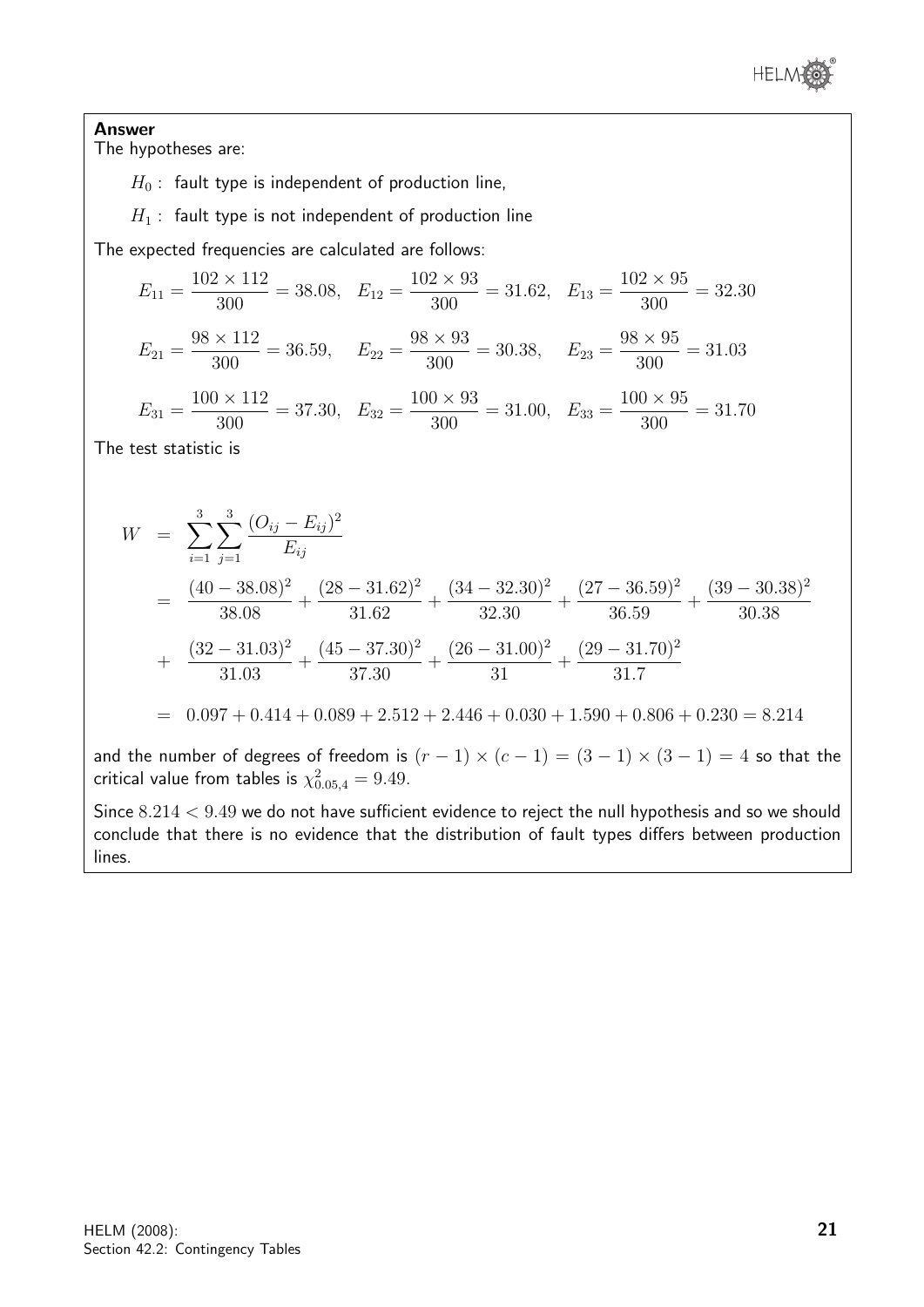### **Exercises**

1. A new compound for the drive belt of domestic vacuum cleaners is tested. Twenty cleaners are fitted with belts made from the new material and twenty are fitted with standard belts. The cleaners are run for a fixed period after which the belts are examined for signs of wear. The numbers showing significant wear are counted. The data are as follows.

|              | Wear No wear |
|--------------|--------------|
| Standard     |              |
| New compound | 14           |

Test the hypothesis that there is no difference between the standard belts and those made with the new compound in terms of the probability of showing wear. Use the 5% level of significance.

2. Electronic devices are made on three production lines. Records are kept of faults found on devices made on each line. Faults are classified as "electronics", "power supply" or "mechanical". The data are as follows.

|              | <b>Production Line</b> |    |    |  |  |  |  |
|--------------|------------------------|----|----|--|--|--|--|
|              |                        |    |    |  |  |  |  |
| Electronic   | 13                     | 33 | 15 |  |  |  |  |
| Power supply |                        |    | 11 |  |  |  |  |
| Mechanical   | 18                     | 10 | 14 |  |  |  |  |

Test the hypothesis that there is no association between production line and type of fault. Use the 5% level of significance.

| <b>Answers</b>           |              |    |              |       |
|--------------------------|--------------|----|--------------|-------|
|                          |              |    | Wear No wear | Total |
| 1. Observed frequencies: | Standard     |    |              | 20    |
|                          | New compound |    | 14           | 20    |
|                          | Total        | 18 | າາ           |       |

Expected frequencies:  $20 \times 18/40 = 9$ ,  $20 \times 22/40 = 11$ .

|              | Wear | No wear   Total |  |
|--------------|------|-----------------|--|
| Standard     |      |                 |  |
| New compound |      |                 |  |
| Total        | 18   |                 |  |

Test statistic

$$
W = \sum \frac{(O - E)^2}{E} = \frac{(12 - 9)^2}{9} + \frac{(8 - 11)^2}{11} + \frac{(6 - 9)^2}{9} + \frac{(14 - 11)^2}{11}
$$
  
= 1 + 0.82 + 1 + 0.82 = 3.636

Degrees of freedom:  $(2-1) \times (2-1) = 1$ .

Critical value:  $\chi_1^2(5\%) = 3.841$ .

The result is not significant at the 5% level. There is insufficient evidence to conclude that there is a difference between the wear rates.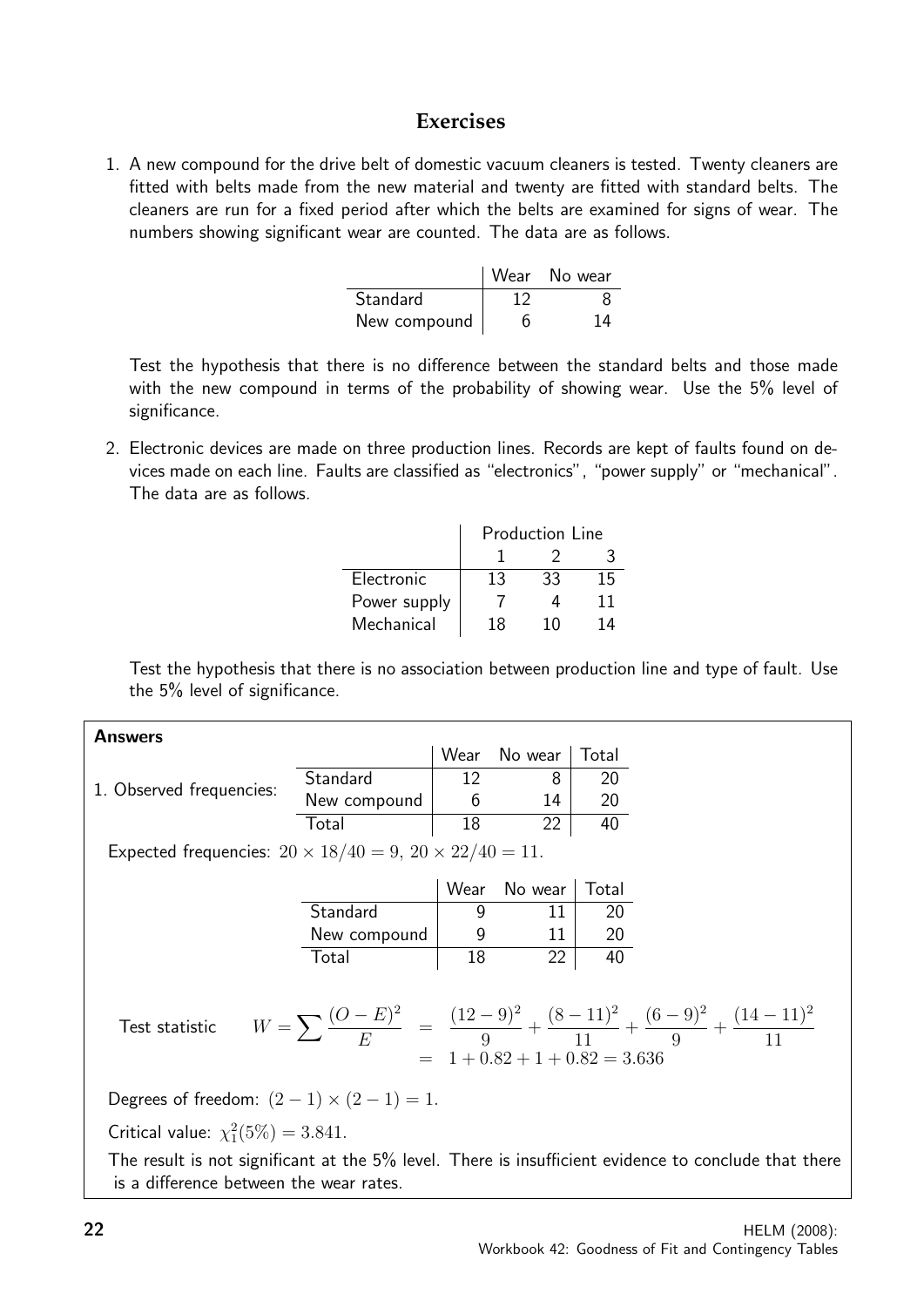

#### Answers

#### 2. Observed frequencies:

|              | <b>Production Line</b> |    |    |    |  |  |  |  |  |
|--------------|------------------------|----|----|----|--|--|--|--|--|
|              | Total                  |    |    |    |  |  |  |  |  |
| Electronic   | 13                     | 33 | 15 | 61 |  |  |  |  |  |
| Power supply |                        |    | 11 | 22 |  |  |  |  |  |
| Mechanical   | 18                     | 10 | 14 | 49 |  |  |  |  |  |
| ั∩tal        |                        |    |    |    |  |  |  |  |  |

Expected frequencies, e.g.  $61 \times 38/125 = 18.544$ .

|              | <b>Production Line</b> |                      |        |     |  |  |  |  |  |  |
|--------------|------------------------|----------------------|--------|-----|--|--|--|--|--|--|
|              |                        | Total<br>3           |        |     |  |  |  |  |  |  |
| Electronic   |                        | 18.544 22.936 19.520 |        | 61  |  |  |  |  |  |  |
| Power supply | Ნ ᲜᲒᲒ                  | 8.272                | 7.040  | 22  |  |  |  |  |  |  |
| Mechanical   | 12.768                 | 15.792 13.440        |        | 42  |  |  |  |  |  |  |
| Fotal        | 38.000                 | 47.000               | 40.000 | 125 |  |  |  |  |  |  |

Test statistics

$$
W = \sum \frac{(O - E)^2}{E} = \frac{(13 - 18.544)^2}{18.544} + \dots + \frac{(14 - 13.440)^2}{13.440} = 15.860.
$$

Degrees of freedom:  $(3-1) \times (3-1) = 4$ .

Critical value:  $\chi_4^2(5\%) = 9.488$ .

The test statistic is significant at the 5% level. We reject the null hypothesis and conclude that there is an association between fault type and production line. In particular there seems to be an excess of electronic faults on Line 2.